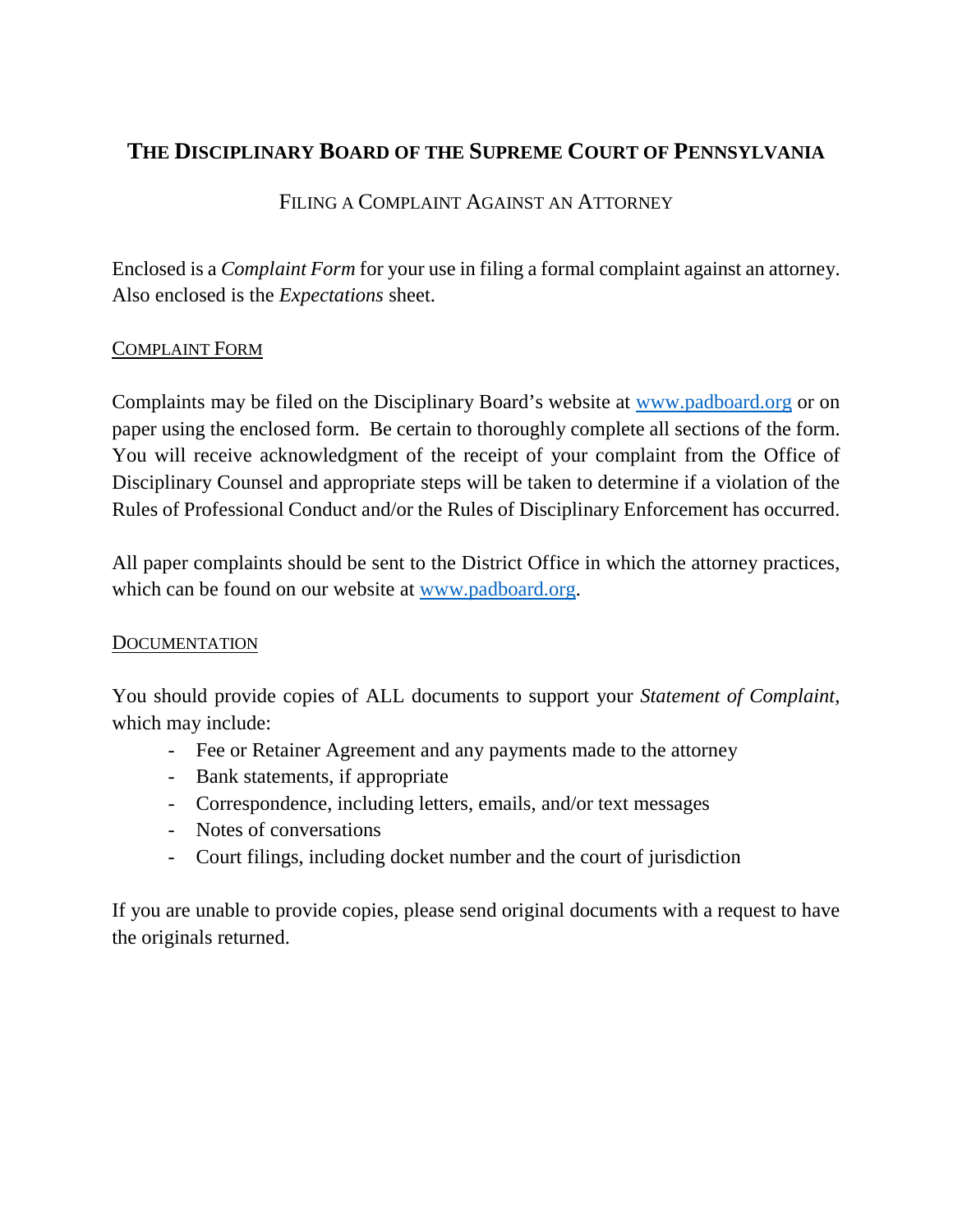### **THE DISCIPLINARY BOARD OF THE SUPREME COURT OF PENNSYLVANIA**

### COMPLAINT FORM

| (Please Type or Print)         |  |  |  |
|--------------------------------|--|--|--|
| <b>YOUR INFORMATION:</b>       |  |  |  |
| Mr./Mrs.                       |  |  |  |
|                                |  |  |  |
|                                |  |  |  |
| <b>ATTORNEY COMPLAINED OF:</b> |  |  |  |
|                                |  |  |  |
|                                |  |  |  |
|                                |  |  |  |

#### **LITIGATION:**

If the attorney complained of represented or represents you in litigation (civil or criminal) please provide the caption, court, and docket number of the case.

\_\_\_\_\_\_\_\_\_\_\_\_\_\_\_\_\_\_\_\_\_\_\_\_\_\_\_\_\_\_\_\_\_\_\_\_\_\_\_\_\_\_\_\_\_\_\_\_\_\_\_\_\_\_\_\_\_\_\_\_\_\_\_\_\_\_\_\_\_\_\_\_\_\_\_\_\_\_\_\_\_\_\_\_\_\_\_\_\_\_\_\_\_\_\_\_\_\_

\_\_\_\_\_\_\_\_\_\_\_\_\_\_\_\_\_\_\_\_\_\_\_\_\_\_\_\_\_\_\_\_\_\_\_\_\_\_\_\_\_\_\_\_\_\_\_\_\_\_\_\_\_\_\_\_\_\_\_\_\_\_\_\_\_\_\_\_\_\_\_\_\_\_\_\_\_\_\_\_\_\_\_\_\_\_\_\_\_\_\_\_\_\_\_\_\_\_

#### **PRIOR COMPLAINTS CONCERNING THIS MATTER OR THIS ATTORNEY:**

Have you previously filed a complaint concerning this matter or this attorney with the Disciplinary Board, a Bar Association or its Fee Dispute Committee, any District Justice, Court, District Attorney, or any other agency or office?

YES NO NO NO RESALLY IS SO, please identify the agency and specify the date and nature of your complaint and the action taken by the agency:

\_\_\_\_\_\_\_\_\_\_\_\_\_\_\_\_\_\_\_\_\_\_\_\_\_\_\_\_\_\_\_\_\_\_\_\_\_\_\_\_\_\_\_\_\_\_\_\_\_\_\_\_\_\_\_\_\_\_\_\_\_\_\_\_\_\_\_\_\_\_\_\_\_\_\_\_\_\_\_\_\_\_\_\_\_\_\_\_\_\_\_\_\_\_\_\_\_\_

\_\_\_\_\_\_\_\_\_\_\_\_\_\_\_\_\_\_\_\_\_\_\_\_\_\_\_\_\_\_\_\_\_\_\_\_\_\_\_\_\_\_\_\_\_\_\_\_\_\_\_\_\_\_\_\_\_\_\_\_\_\_\_\_\_\_\_\_\_\_\_\_\_\_\_\_\_\_\_\_\_\_\_\_\_\_\_\_\_\_\_\_\_\_\_\_\_\_

\_\_\_\_\_\_\_\_\_\_\_\_\_\_\_\_\_\_\_\_\_\_\_\_\_\_\_\_\_\_\_\_\_\_\_\_\_\_\_\_\_\_\_\_\_\_\_\_\_\_\_\_\_\_\_\_\_\_\_\_\_\_\_\_\_\_\_\_\_\_\_\_\_\_\_\_\_\_\_\_\_\_\_\_\_\_\_\_\_\_\_\_\_\_\_\_\_\_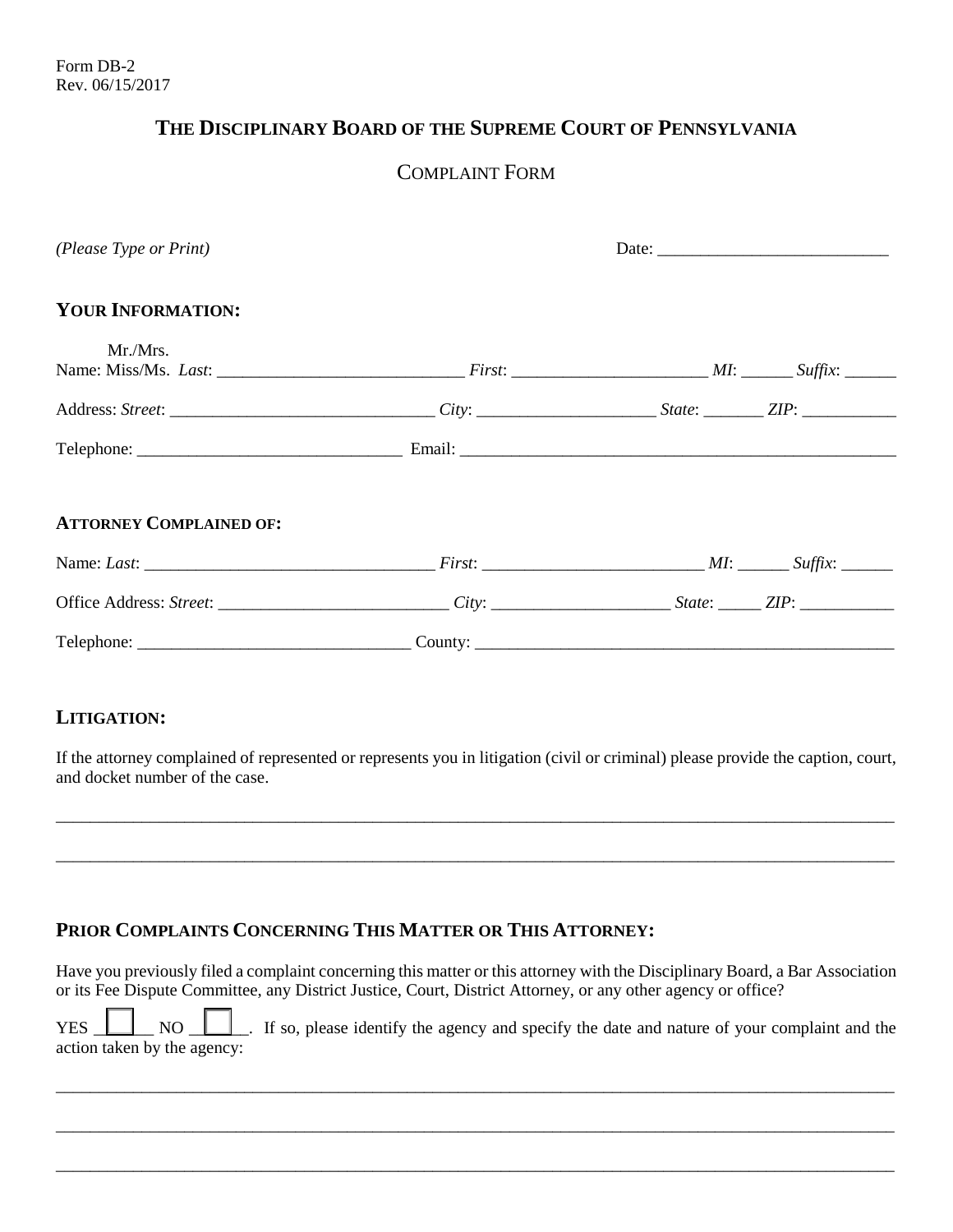#### **INSTRUCTIONS:**

A written and signed statement of the facts must be filed with the Disciplinary Board before your complaint can be considered. Therefore, under *Statement of Complaint*, please fully and completely set forth the facts and circumstances of your complaint, including relevant dates, contacts you made with the attorney, the fee arrangement, dates and amounts paid to the attorney, services to be performed, the names and addresses of other individuals involved in the legal matter, *exactly what conduct you believe is unethical or illegal*, etc.

*Please attach copies of all correspondence and/or documents relating to your case*. If you send original documents and wish them returned to you, check here \_\_\_\_\_\_\_. If you have not attached any documentation, please explain why:

\_\_\_\_\_\_\_\_\_\_\_\_\_\_\_\_\_\_\_\_\_\_\_\_\_\_\_\_\_\_\_\_\_\_\_\_\_\_\_\_\_\_\_\_\_\_\_\_\_\_\_\_\_\_\_\_\_\_\_\_\_\_\_\_\_\_\_\_\_\_\_\_\_\_\_\_\_\_\_\_\_\_\_\_\_\_\_\_\_\_\_\_\_\_\_\_\_\_

\_\_\_\_\_\_\_\_\_\_\_\_\_\_\_\_\_\_\_\_\_\_\_\_\_\_\_\_\_\_\_\_\_\_\_\_\_\_\_\_\_\_\_\_\_\_\_\_\_\_\_\_\_\_\_\_\_\_\_\_\_\_\_\_\_\_\_\_\_\_\_\_\_\_\_\_\_\_\_\_\_\_\_\_\_\_\_\_\_\_\_\_\_\_\_\_\_\_

**STATEMENT OF COMPLAINT:** (Note: Attach as many additional pages as necessary to fully set forth all of the relevant facts and circumstances surrounding your complaint.)

#### **CONFIDENTIALITY:**

Staff of the Office of Disciplinary Counsel (ODC) and the Board are required to maintain the confidentiality of complaints and related investigations and proceedings unless and until one of the exceptions to confidentiality, as set forth in Enforcement Rule 402, applies. ODC staff may interview the respondent-attorney or other persons who may have information that is relevant to your complaint, and may disclose information when disclosure is permitted or required by Court or Board Rules.

#### **IMMUNITY:**

Enforcement Rule 209(a) provides that any person who communicates with Disciplinary Counsel or the Board relating to misconduct by a respondent-attorney or gives testimony before a hearing committee or special master in a proceeding conducted pursuant to the Enforcement Rules, shall be immune from civil suit based upon such communication or testimony.

\_\_\_\_\_\_\_\_\_\_\_\_\_\_\_\_\_\_\_\_\_\_\_\_ \_\_\_\_\_\_\_\_\_\_\_\_\_\_\_\_\_\_\_\_\_\_\_\_\_\_\_\_\_\_\_\_\_\_\_\_\_\_\_\_\_\_\_\_\_